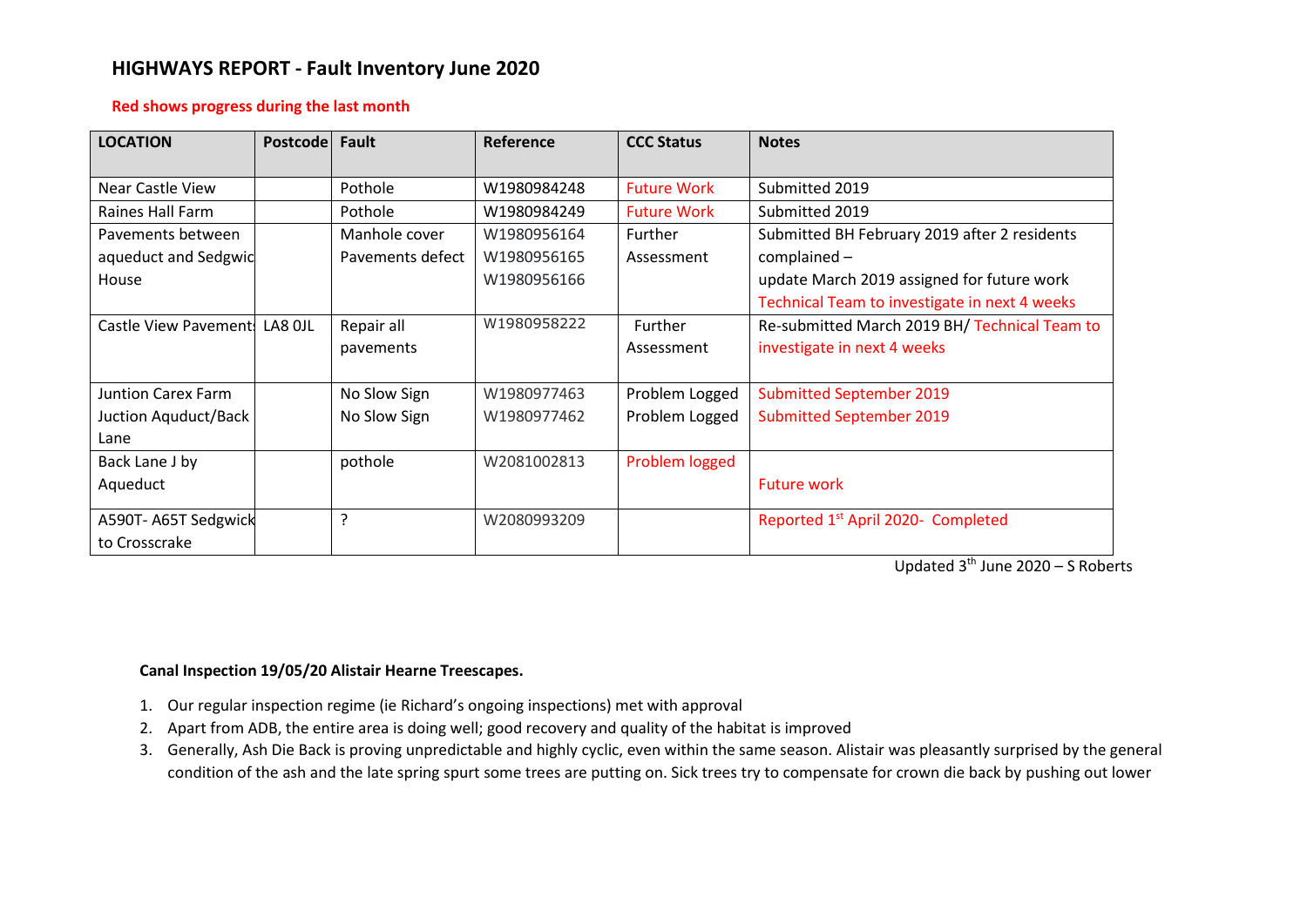vertical shoots which are not adequate for the tree's long-term survival so there is often a second phase of die back in July/August when these leaves fail and the tree deteriorates rapidly.

- 4. **Immediate term;** There are no hazards requiring immediate action and although almost all ash trees have got ADB and will die eventually- only those that would reach the path (about half) will need felling when they deteriorate - those on the far side bank will fall into the field and are very low risk. Those that would reach the path are more likely to fail by branches dropping in situ rather than base failure so the risk is lower but still sufficient to require felling as they fail.
- 5. **Short term (Phase One) -** there is a significant number that need felling September 2020 March 2021
	- 1. **Along the path;** either side, small dead/dying trees need simple cutting
	- 2. **Aqueduct end north bank;** a significant number of spindly, small trees that will need dropping they can be left in the canal and could be cut up - it may be prudent to tackle some larger specimens sooner so branches can be lopped and a shorter stump be left safely to rot - this reduces costs as the whole tree doesn't need to be felled but it needs to be done before branches are fragile.
	- 3. **Stoker Seat End -** Opposite bank has several large trees that will require felling September 2020 March 2021
	- 4. **Back Lane embankment -** there are about 6 large ash along Back Lane in that will require felling September 2020 March 2021 will probably need traffic control for this and they are not as straight forward to fell as the others which can drop into canal basin. The Elm trees along back lane are very healthy.
	- 5. There is some regrowth of stumps that need the usual trimming some dead hedge and a dead elder that need removing. It would be a good idea to identify sycamore sprouts on the north embankment to leave so that grow to fill the gaps left by felling ash. Some of this could be carried out by a work party after lockdown?
	- 6. The short term aesthetic impact of the initial felling will not be as severe as it might have been, because those requiring felling in phase one are interspersed amongst more resistant trees that will last a bit longer or maybe even survive.
- **6. Medium Term -(Phase 2) 2021-5** further felling will be required as more trees fail but it is still not recommended to pre-empt this by felling all ash now. These are mainly larger trees so could be lopped rather than felled depending on how things progress.
- **7. Long term -** the above action will effectively thin out the areas that would have needed attention under the old plan and so once ADB is managed the woodland should be low maintenance in the long term.

Because of the likelihood that there will be further deterioration in July, Alistair recommends that he concludes the inspection in August and marks trees for phase one felling then rather than now (felling would take place after leaf fall anyway). This will assist in costing and give a bit of flexibility for the contractor. He felt that there is about 3 days' work.

- orange marks will indicate felling definitely required before Spring 2021
- green marks will indicate not urgent but could be done if funds allow

He will advise on a date for reinspection 2021 onwards and provide a written report in August and also advise on whether a tree license is required. So, we will have time to acquire quotes September/October and fell asap after then. This will give us opportunity to explain to residents via summer newsletter too.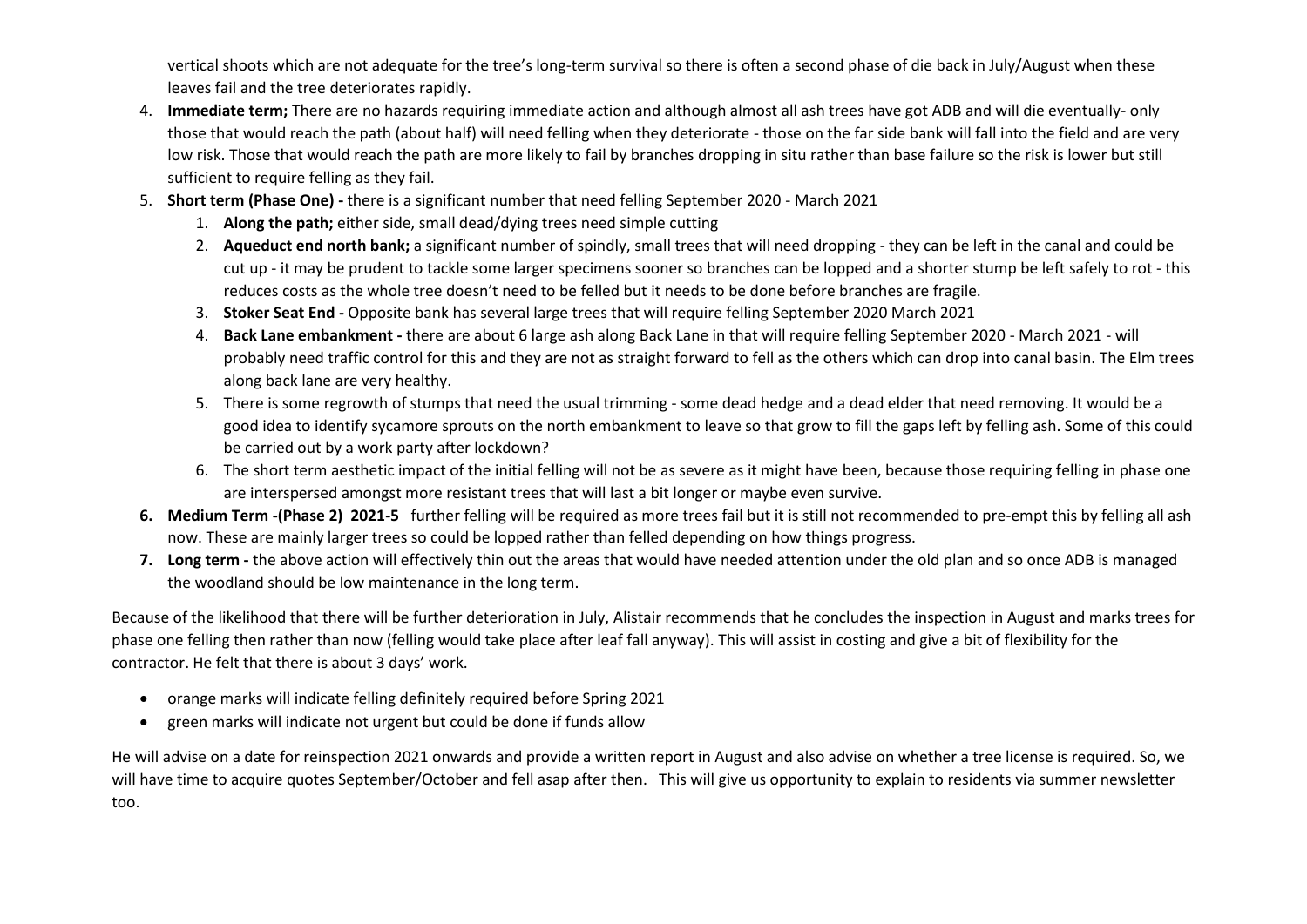# **Sedgwick Parish Council COVID response statement June 2020 By Boyan Holmes Chairperson**

The regular council meeting of 11<sup>th</sup> March 2020, took place before the lockdown began, but by the following Friday, local government elections had been postponed for 12 months and upper tier authority meetings were beginning to be cancelled; it had become clear that actions were becoming necessary. After consulting with councillors, the Annual Parish Meeting was cancelled on 13/3/20.

Despite the absence of any formal guidance to councils, the clerk and chair felt it important to establish a neighbourhood resilience group - which they did on 17/3/20 via a separate facebook group "Sedgwick Neighbours and Friends". Its aim was to coordinate peer support and disseminate information. Almost immediately, 5 volunteers signed up.

A High Consequence Infectious Disease Policy recommended by NALC was adopted by agreement by email on 18/3/20 to establish a legal basis for the Council to function remotely and to change regulations about decision making and communication with the public. Information was circulated by website from then on.

As the media circulated more information, a leaflet was composed and circulated prior to lockdown on 23/3/20. Sufficient volunteers came forward to allocate every part of the village a volunteer.

Arrangements were made in case we had to close the playground, and these were activated within minutes of the lockdown announcement on the evening of 23/3/20.

As information about Safeguarding for volunteers etc was received, it was shared to the group. Requests for help were collated by the clerk and people needing help were allocated volunteers.

As time went on, official advice began to trickle through, and the clerk was contacted by NHS etc. A huge number of emails have been dealt with by the clerk and circulated to councillors.

At the onset of the lockdown, the main concern of residents was the availability of basic foodstuffs. Many residents either couldn't do or didn't want to risk a supermarket shop to get bread, milk, eggs etc and so Graham Wadsworth was approached - he agreed to widen the range of items available in the egg shop - this has been a lifeline to many residents.

The lockdown has been widely observed by residents, but cyclists using the village have upset people - a sign in a resident's garden with a notice about cycling was stolen and the kissing gate requiring cyclists to dismount and carry cycles onto the canal footpath was pulled out. Our PSPO has been informed. PC Boak also visited immediately after we reported adults disregarding the closed signs on the Millennium field and advised us to lock the gate.

During the lockdown the Resilience Group continued to offer support to people who required it. The system has worked well and the facebook group has enabled information to be shared quickly.